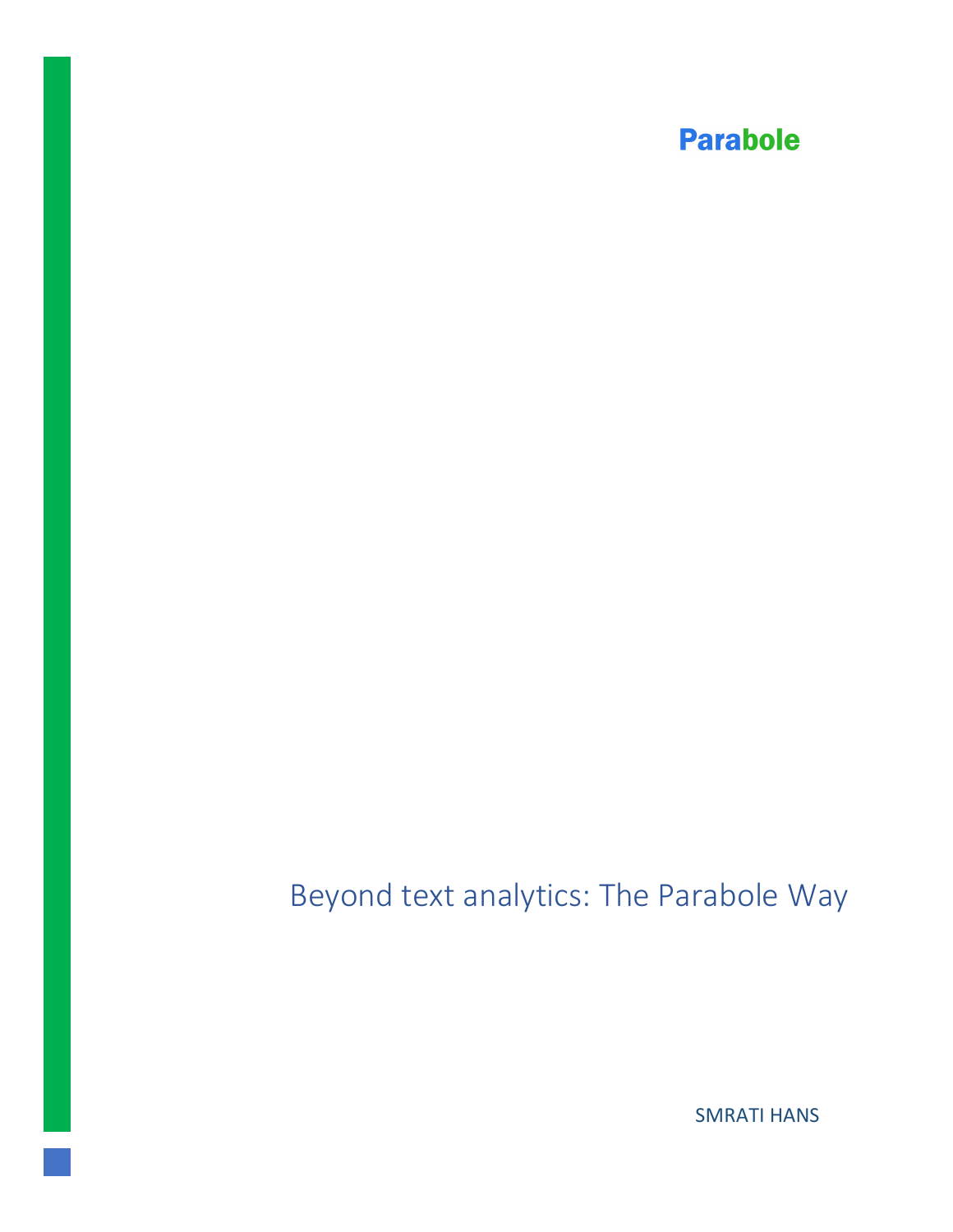#### **Abstract**

There are myriad software companies in the marketplace providing solutions that in whole or in part are based on text analysis. This paper discusses techniques used to process voluminous information in the form of text, images, PDFs, or any document utilizing Text Analysis and Semantic or Sentiment Analysis ("SSA"). We intend to demonstrate how SSA is rapidly eclipsing Text Analysis and how this technology can reduce not solely the time required to process information but increase, greatly, the quality and usefulness of the output. This advance has significant, even game-changing, ramifications across the enterprise.

#### **Problem Definition**

The Internet is relentlessly flooded with information and any analysis of value to the enterprise requires abilities to filter this massive and ever-growing content store. This information in this content store must be filtered, absorbed, and then converted into structured or semi-structured knowledge so that it can be processed and used within a specific domain. However, given the volume and complexity of this information, manual processing of these volumes is inefficient and not an alternative. Currently, some Text Analysis can aid in the processing of text and filtering data from within information. The next significant challenge stems from compounding of the N-dimensional analysis of this data with appropriation of its contextual references, that is, how specific terms present in the text can be related to other concepts and how one concept can impact other concepts. This is only possible if the analyzer, be it system or human, has adequate knowledge of the domain. It is seemingly impossible for a human to analyze the meaning of high-density information and derive all possible references of impact. For this paper, we will focus on the solutions developed at Parabole to solve this challenge.

#### **Text Analysis**

Text or Syntax Analysis is a pre-requisite for Semantic Analysis in extracting data, reshaping it, exploring it and visualizing it. The ultimate output generated from this primary process acts as input to machine learning algorithms whose output is true Semantic Analysis. By way of background, Text Analysis is generally performed using various and widely available Natural Language Processing techniques. The process of Text Analysis can be depicted as:



#### **Semantic & Sentiment Analysis**

With the now "parse" text, we may now proceed to Semantic or Linguistic Analysis which is directed towards **understanding the meaning** of the text in each document. The parsed text is represented in a multi-dimensional vector reference frame. As the volume of data being processed is ever-increasing, more knowledge is required in order for machines to achieve a level of understanding equivalent to a Subject Matter Expert. Due to this expansion, there exists the need for Feature Extraction & Transformation (FET) in order to reduce the dimensionality of information and increase the usefulness of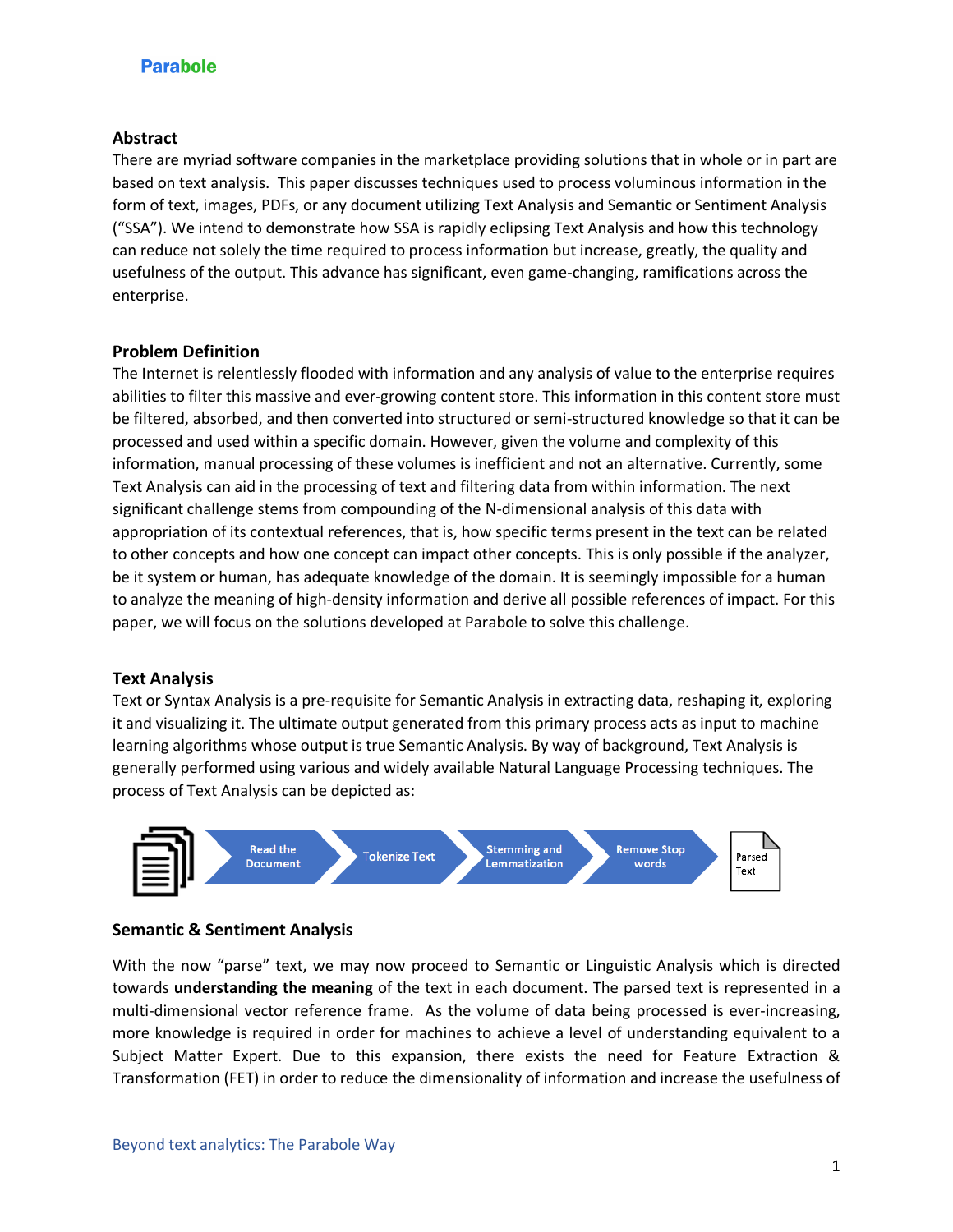the underlying meaning of the information. At Parabole, this semantic analysis is accompanied by sentiment analysis or "opinion mining," as our focus is document context and individual paragraphs within documents, easing document analysis for financial institution personnel.

Parsed Text

**Input from Text Analysis** 

**Text Representation as Vector** 

**Feature** Selection/Transormation

**Semantic analysis** is divided into two phases: the learning phase and the analysis phase. The overall process embeds techniques comprised of unsupervised learning, which includes Clustering (example: hierarchical clustering or k-means clustering), dimensionality reduction, as well as supervised learning (example: regression techniques and decision trees). These techniques are further supplemented by algorithms including neural networks, Latent Dirichlet Allocation (LDA), and Latent Semantic Analysis (LSA), etc., for overall calibration of the output.

**Sentiment analysis** is performed using a hybrid approach, leveraging machine learning techniques along with a knowledge graph, which is refined by deploying the knowledge of domain experts. This knowledge is represented in form of a triple-database (TDB) or an ontology which captures relevant information in the form of concepts, their weights, along with the hierarchies and linkages among them.

#### **Summary**

In a never-ending process, regulators issue new rules and update existing regulations; financial institutions are forced to comply within, and over, a specific timeframe. At Parabole, we analyze the risk and regulatory information from documents issued by regulators and agencies and subsequently, complete a deep-dive comparative analysis with internal documents, including procedure, model and compliance documents, in order to analyze the areas of impact of existing and newly issued regulations and rules. Our analysis is performed using our complete process of Text Analysis along with Semantic/Sentiment Analysis.

The benefits of using Text Analysis are:

- Reduced time required to read documents and convert unstructured data to structured information.
- Increased scope without requiring additional manual (human) resources.

Text Analysis alone assists professionals by producing structured information, however, to gain understanding and to process this information still requires expert analysis and full understanding of the domain. By enriching the text layer with Semantic & Sentiment Analysis, Parabole creates a knowledge graph from the information ingested, producing the following benefits: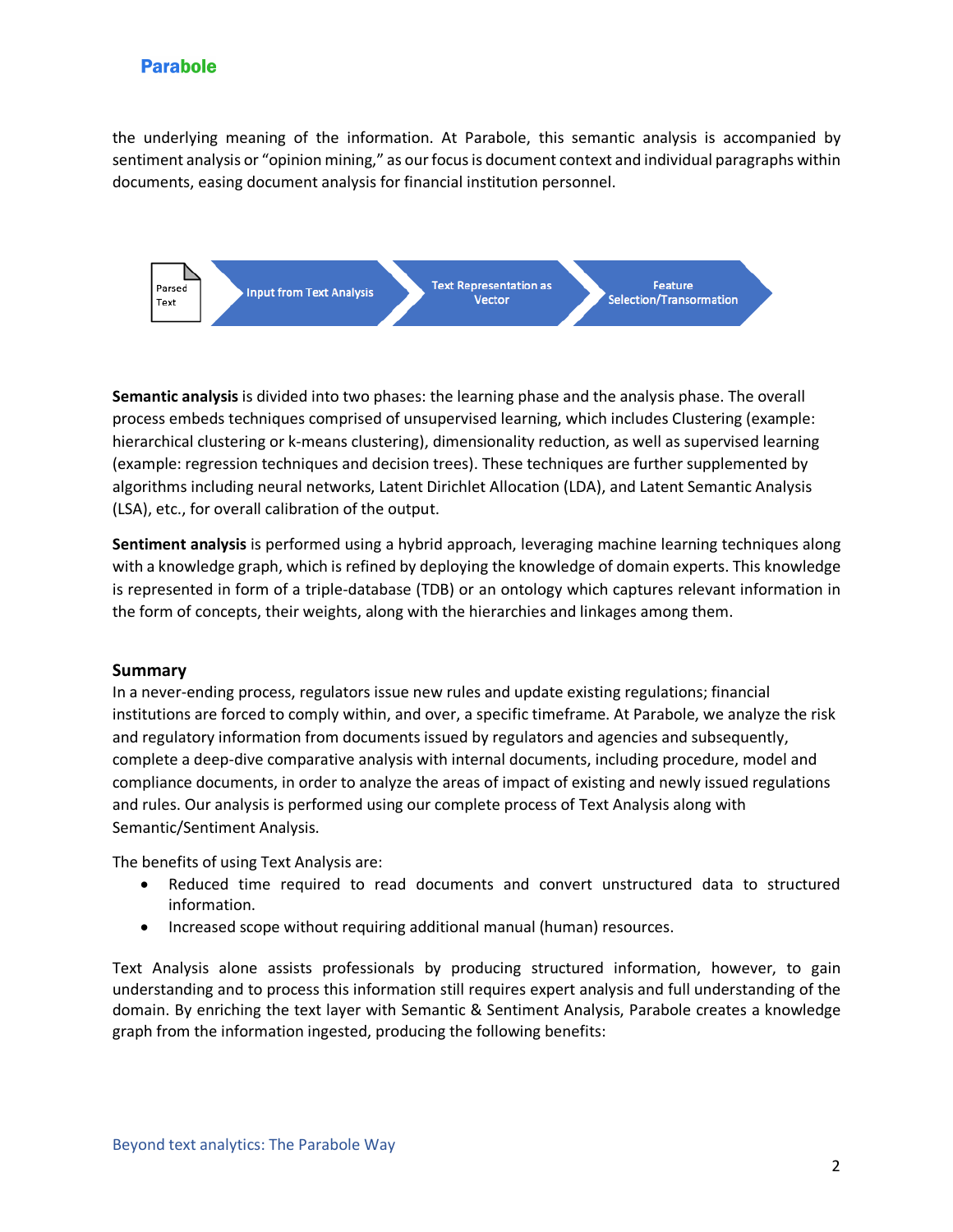- Reduced labor hours required to read and analyze documents which earlier consumed 80-90% of the total project time, this is now achievable in  $\leq$  20% of status quo in most organizations.
- This process can increase the dimensions in which processing can be achieved by utilizing machine knowledge
- Meaningful reduction in error rates relative to current manual methods.

Hence, Text Analysis is, simply put, not robust enough to develop a cognitive platform, it must be accompanied with Semantic and Sentiment Analysis in order to solve domain centric use cases.